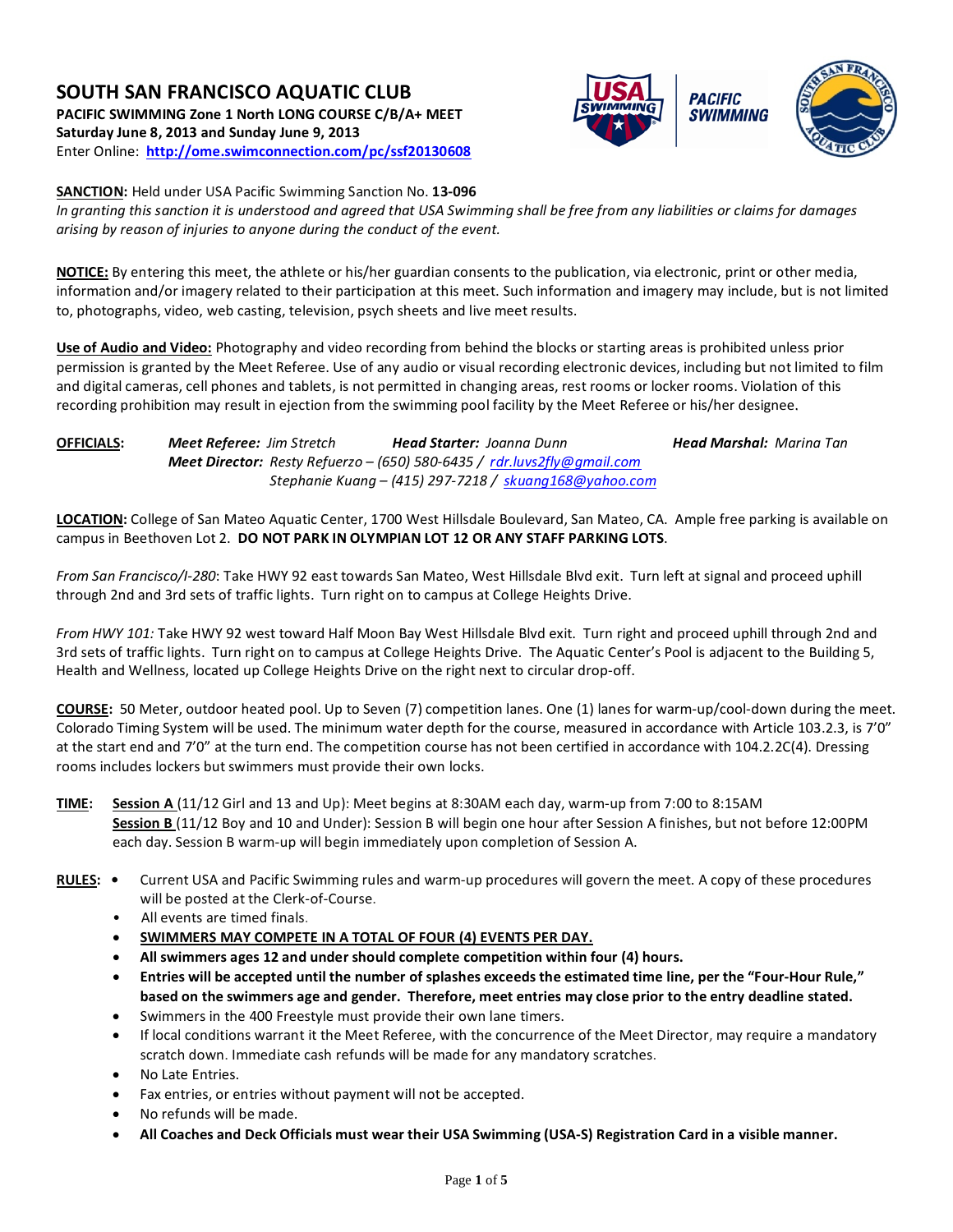**DECK CHANGING**: Except where venue facilities require otherwise, changing into or out of swimsuits other than in locker rooms or other designated areas is not appropriate and is strongly discouraged.

**UNACCOMPANIED SWIMMERS:** Any USAS athlete-member competing at the meet must be accompanied by a USA Swimming member-coach for the purposes of athlete supervision during warm-up, competition and warm-down. If a coach-member of the athlete's USAS Club does not attend the meet to serve in said supervisory capacity, it is the responsibility of the swimmer or the swimmer's legal guardian to arrange for supervision by a USA Swimming member-coach. The Meet Director or Meet Referee may assist the swimmer in making arrangements for such supervision; however, it is recommended that such arrangements be made in advance of the meet by the athlete's USAS Club Member-Coach. The swimmer must be certified by a USA Swimming member coach as being proficient in performing a racing starter must or start the race in the water. It is the responsibility of the swimmer or the swimmer's legal guardian to ensure compliance with this requirement.

**RESTRICTIONS:** • Smoking and the use of other tobacco products is prohibited on the pool deck, in the locker rooms, in spectator seating, on standing areas and in all areas used by swimmers, during the meet and during warm-up periods.

- Sale and use of alcoholic beverages is prohibited in all areas of the meet venue.
- All shelters must be properly secured.
- No glass containers are allowed in the meet venue.
- No propane heater is permitted except for snack bar/meet operations.
- Pets, not including guide dogs, are strictly prohibited in all areas of the meet venue.

**ELIGIBILITY:** • Swimmers must be current members of USA-S and enter their name and registration number on the meet entry card as they are shown on their Registration Card. If this is not done, it may be difficult to match the swimmer with the registration and times database.

- The meet host must check all swimmer registrations against the SWIMS database and if not found to be registered, the Meet Director shall accept the registration at the meet (a \$10 surcharge will be added to the regular registration fee). Duplicate registrations will be refunded by mail.
- Swimmers in the "A" Division must have met at least the listed "PC-A" time standard. Swimmers in the "B" Division must have met at least the listed "PC-B" time standard. All entry times slower than the listed "PC-B" time standard will be in the "C" Division.
- Entries with **"NO TIME" will be accepted.**
- Entry times submitted for this meet will be checked against a computer database and may be changed in accordance with Pacific Swimming Entry Time Verification Procedures.
- Swimmers 19 years and over may compete in 15 & Over events but may not receive awards.
- The swimmer's age will be the age of the swimmer on the first day of the meet.
- Disability swimmers are welcome to attend this meet and should contact the Meet Director or Meet Referee regarding special accommodations on entry times and seeding per Pacific Swimming policy.

**ENTRY FEES:** \$2.75 per event, \$10.00 participation fee per swimmer. Entries will be rejected if payment is not sent at time of request.

| Make check payable to: | South San Francisco Aquatic Club |
|------------------------|----------------------------------|
| Mail with entries to:  | Stephanie Kuang                  |
|                        | <b>SSFAC Swim Meet Entries</b>   |
|                        | 2221 Kenry Way                   |
|                        | South San Francisco, CA 94080    |

**MAILED OR HAND DELIVERED ENTRIES**: Entries must be on the attached consolidated entry form. Forms must be filled out completely and printed clearly with swimmers best time. Entries must be entered using the current Pacific Swimming. **Entries must be postmarked by midnight, Monday, May 27, 2013 or hand delivered to 1 W Orange Ave, South San Francisco, CA 91080 by 6:30 p.m. Wednesday, May 29, 2013.** No late entries will be accepted. No refunds will be made, except mandatory scratch downs. Requests for confirmation of receipt of entries should include a self-addressed envelope.

**ONLINE ENTRIES:** To enter on-line go to **<http://ome.swimconnection.com/pc/ssf20130608>** to receive an immediate entry confirmation this method requires payment by credit card. Swim Connection LLC charges a processing fee for this service, equal to \$1 per swimmer plus 5% of the total Entry Fees. Please note that the processing fee is a separate fee from the Entry Fees. If you do not wish to pay the processing fee, enter the meet using a mail entry. Entering online is a convenience, is completely voluntary, and is in no way required or expected of a swimmer by Pacific Swimming**. Online entries will be accepted through Wednesday, May 29, 2013 at 11:59 PM.**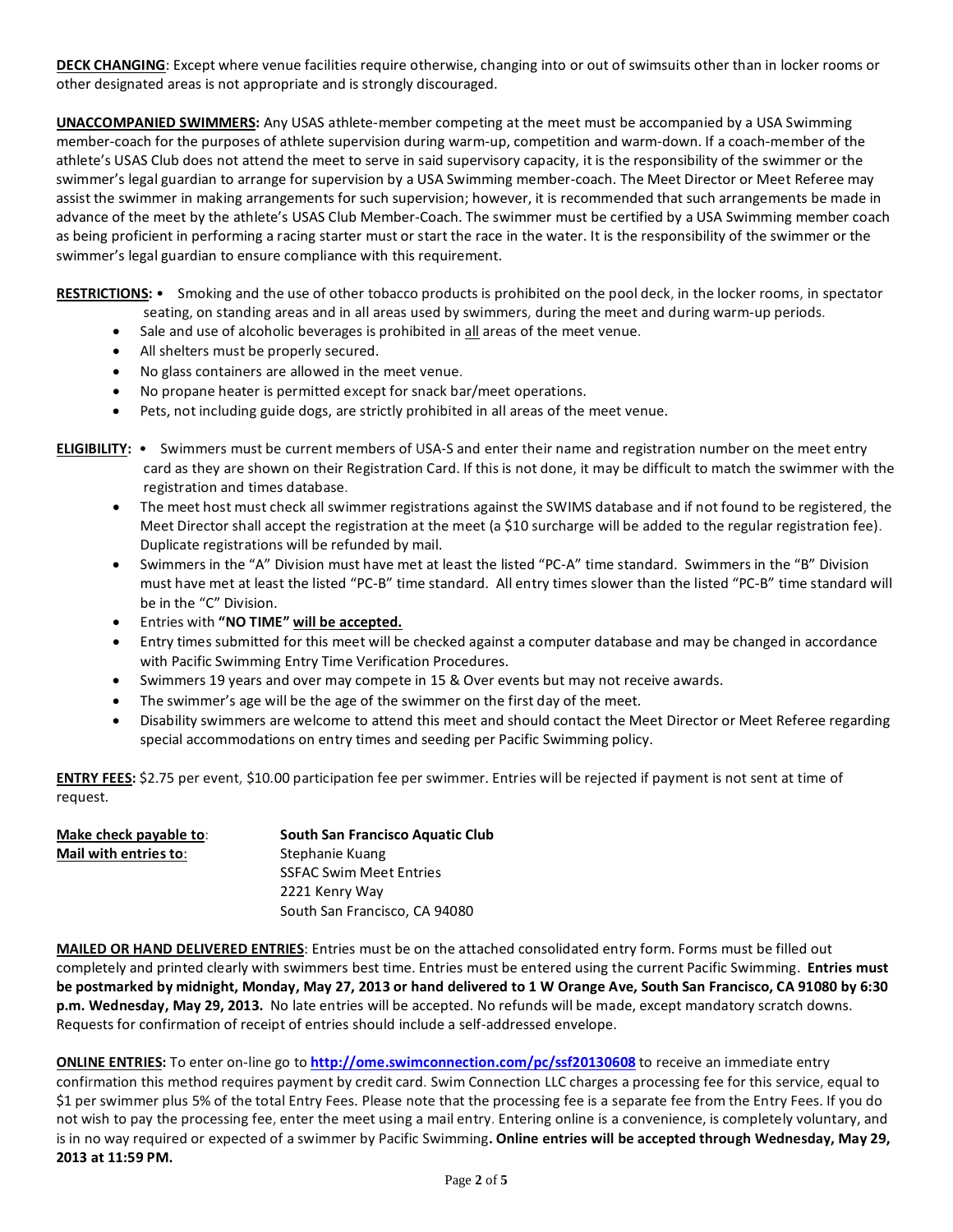**CHECK-IN:** The meet will be deck seeded. Swimmers must check-in at the Clerk-of-Course. Close of check-in for all events shall be no more than 60 minutes before the estimated time of the start of the first heat of the event. No event shall be closed more than 30 minutes before the scheduled start of the session. Swimmers who do not check-in will not be allowed to compete in the event.

**SCRATCHES:** Swimmers shall inform themselves of the meet starting time and shall report to the proper meet authorities promptly upon call. Any swimmers not reporting for or competing in an individual timed final event *shall not* be penalized.

**AWARDS:** Ribbons for 1st thru 8th place for individual events in the A, B, and C divisions: 8 & under, 9/10, 11/12, 13/14, 15 & Over. No ribbons for swimmers 19 and over. Standard "A" medals awarded to swimmers achieving NEW "A" times in each event regardless of place achieved in the event. All awards to be picked up by coaches at end of each session. Awards will not be mailed out.

ADMISSION: Free. Event program will be available for a reasonable fee

**REFRESHMENTS:** Coaches and working deck officials will be provided lunch. Hospitality will serve refreshments to timers and volunteers.

**MISCELLANEOUS:** No overnight parking is allowed. Facilities will not be provided after meet hours. Access ways, passage ways, doorways must remain clear of chairs, seats, bulky items and bags per compliance with Fire Marshall's orders. Items may be removed. No Flash Photography: The flash interferes with the Colorado Timing Machine strobe sensors.

Timing lane assignments will be required based on total entries by club.

**MINIMUM OFFICIALS:** All Available USA Swimming members certified officials are welcome and encouraged to work at this meet. As the number of certified officials allows, interested parents/trainees are also welcome to shadow working officials for education and/or mentoring. Participating clubs are requested to provide at least the following number of certified and carded officials for each session according to the number of swimmers entered in that session. Teams that do not provide sufficient officials must provide coaches to act in the place of officials.

| Club swimmers entered in session | # of trained and carded officials required |
|----------------------------------|--------------------------------------------|
| $1 - 10$                         |                                            |
| $11 - 25$                        |                                            |
| $26 - 50$                        |                                            |
| $51 - 75$                        |                                            |
| 76-100                           |                                            |
| 101 or more                      | 5 (+1 for every additional 25 swimmers)    |

## **EVENT SUMMARY:**

|                 | 8 & Under     | $9 - 10$   | $11 - 12$  | $13 - 14$  | 15 & Over  |
|-----------------|---------------|------------|------------|------------|------------|
|                 | 100 Free      | 100 Free   | 200 Fly    | 100 Fly    | 100 Fly    |
|                 | 50 Back       | 100 Back   | 200 Back   | 100 Back   | 100 Back   |
| <b>SATURDAY</b> | <b>50 Fly</b> | 50 Fly     | 50 Breast  | 200 Breast | 200 Breast |
|                 | 400 Free      | 400 Free   | 100 Free   | 400 Free   | 400 Free   |
|                 | 50 Breast     | 100 Breast | 100 Breast | 100 Breast | 100 Breast |
| <b>SUNDAY</b>   | 50 Free       | 50 Back    | 50 Back    | 200 IM     | 200 IM     |
|                 | 200 IM        | 200 IM     | 200 Free   | 200 Back   | 200 Back   |
|                 |               | 50 Free    | 400 IM     | 100 Free   | 100 Free   |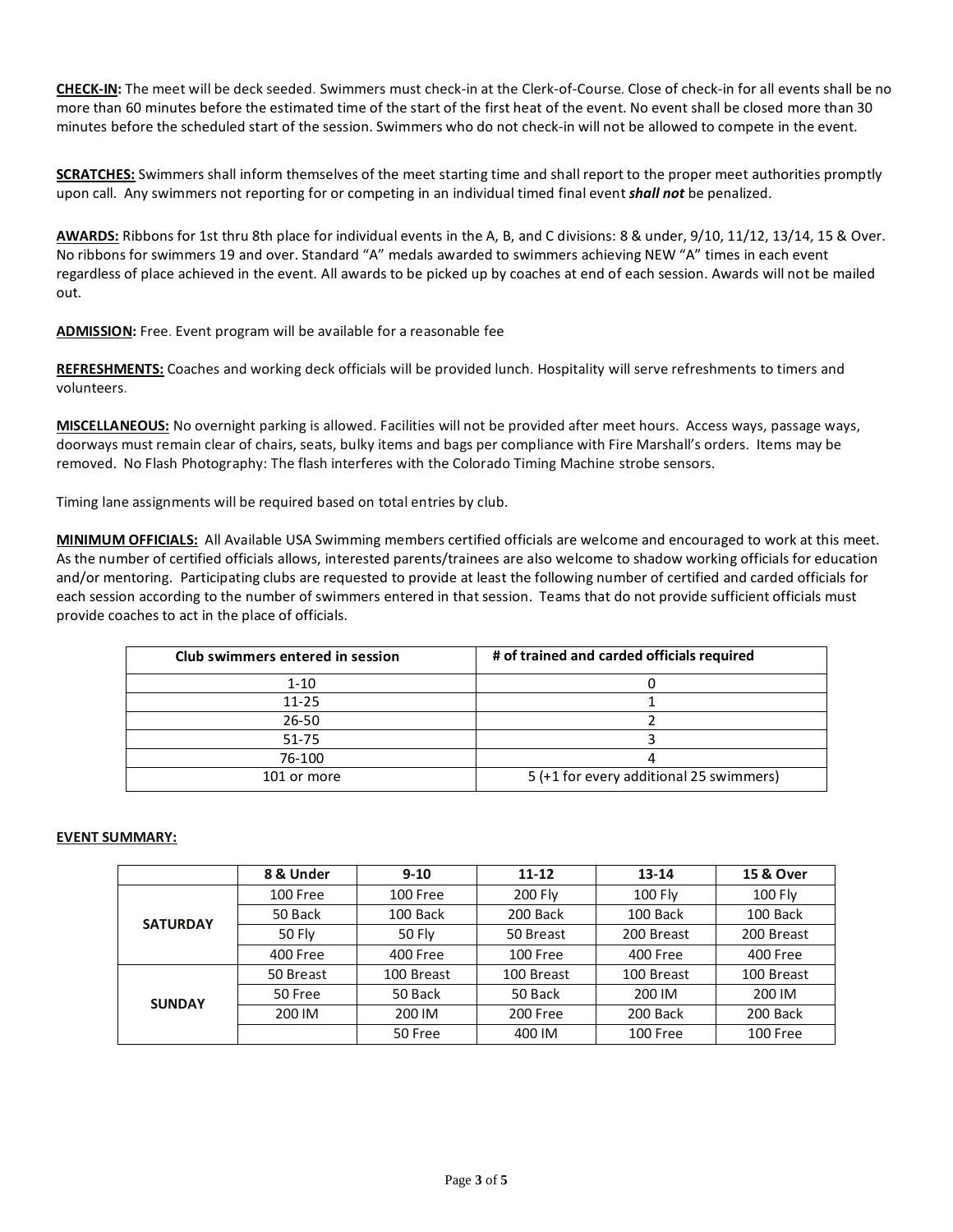### **EVENTS:**

## **Saturday Session A, June 8, 2013 Sunday Session A, June 9, 2013**

| Event $#$      | Event            | Event#  | Event# | Event            | Event# |
|----------------|------------------|---------|--------|------------------|--------|
| 1              | 11-12 200 Fly    |         | 47     | 15-O 100 Breast  | 48     |
| 3              | 13-14 100 Fly    | 4       | 49     | 13-14 100 Breast | 50     |
| 5              | 15-O 100 Fly     | 6       | 51     | 11-12 100 Breast |        |
| $\overline{7}$ | 11-12 200 Back   |         | 53     | 15-O 200 IM      | 54     |
| 9              | 13-14 100 Back   | 10      | 55     | 13-14 200 IM     | 56     |
| 11             | 15-O 100 Back    | 12      | 57     | 11-12 50 Back    |        |
| 13             | 11-12 50 Breast  |         | 59     | 15-O 200 Back    | 60     |
| 15             | 13-14 200 Breast | 16      | 61     | 13-14 200 Back   | 62     |
| 17             | 15-O 200 Breast  | 18      | 63     | 11-12 200 Free   |        |
| 19             | 11-12 100 Free   |         | 65     | 15-O 100 Free    | 66     |
| 21             | 13-14 400 Free   | $22 \,$ | 67     | 13-14 100 Free   | 68     |
| 23             | 15-O 400 Free    | 24      | 69     | 11-12 400 IM     |        |
|                |                  |         |        |                  |        |

| ent #                   | Event            | Event#  | Event# | Event            | Event $#$ |
|-------------------------|------------------|---------|--------|------------------|-----------|
| 1                       | 11-12 200 Fly    |         | 47     | 15-O 100 Breast  | 48        |
| 3                       | 13-14 100 Fly    | 4       | 49     | 13-14 100 Breast | 50        |
| 5                       | 15-O 100 Fly     | 6       | 51     | 11-12 100 Breast |           |
| $\overline{\mathbf{7}}$ | 11-12 200 Back   |         | 53     | 15-O 200 IM      | 54        |
| $\overline{\mathbf{g}}$ | 13-14 100 Back   | 10      | 55     | 13-14 200 IM     | 56        |
| $\overline{1}$          | 15-O 100 Back    | $12 \,$ | 57     | 11-12 50 Back    |           |
| $\overline{3}$          | 11-12 50 Breast  |         | 59     | 15-O 200 Back    | 60        |
| $\overline{5}$          | 13-14 200 Breast | 16      | 61     | 13-14 200 Back   | 62        |
| 17                      | 15-O 200 Breast  | 18      | 63     | 11-12 200 Free   |           |
| ۱9                      | 11-12 100 Free   |         | 65     | 15-O 100 Free    | 66        |
| 21                      | 13-14 400 Free   | 22      | 67     | 13-14 100 Free   | 68        |
| 23                      | 15-O 400 Free    | 24      | 69     | 11-12 400 IM     |           |
|                         |                  |         |        |                  |           |

Saturday Session B, June 8, 2013

| Event# | Event                 | Event# |
|--------|-----------------------|--------|
|        | 11-12 200 Fly         | 26     |
| 27     | 8-UN 100 Free         | 28     |
| 29     | 9-10 100 Free         | 30     |
|        | 11-12 200 Back        | 32     |
| 33     | 8-UN 50 Back          | 34     |
| 35     | 9-10 100 Back         | 36     |
|        | 11-12 50 Breast       | 38     |
| 39     | <b>8-UN 50 Fly</b>    | 40     |
| 41     | 9-10 50 Fly           | 42     |
|        | 11-12 100 Free        | 44     |
| 45     | <b>10-UN 400 Free</b> | 46     |

| Event # | Event                 | Event# | Event $#$ | Event               | Event# |
|---------|-----------------------|--------|-----------|---------------------|--------|
|         | 11-12 200 Fly         | 26     | 71        | 8-U 50 Breast       | 72     |
| 27      | 8-UN 100 Free         | 28     | 73        | 9-10 100 Breast     | 74     |
| 29      | 9-10 100 Free         | 30     |           | 11-12 100 Breast    | 76     |
|         | 11-12 200 Back        | 32     | 77        | 8-UN 50 Free        | 78     |
| 33      | 8-UN 50 Back          | 34     | 79        | 9-10 50 Back        | 80     |
| 35      | 9-10 100 Back         | 36     |           | 11-12 50 Back       | 82     |
|         | 11-12 50 Breast       | 38     | 83        | <b>10-UN 200 IM</b> | 84     |
| 39      | 8-UN 50 Fly           | 40     |           | 11-12 200 Free      | 86     |
| 41      | 9-10 50 Fly           | 42     | 87        | 9-10 50 Free        | 88     |
|         | 11-12 100 Free        | 44     |           | 11-12 400 IM        | 90     |
| 45      | <b>10-UN 400 Free</b> | 46     |           |                     |        |
|         |                       |        |           |                     |        |

# **\*\*\* All 400 Freestyle swimmers must provide their own timers.**

Use the following URL to find the time standards[.http://www.pacswim.org/2013\\_AB\\_LC.pdf](http://www.pacswim.org/2013_AB_LC.pdf)